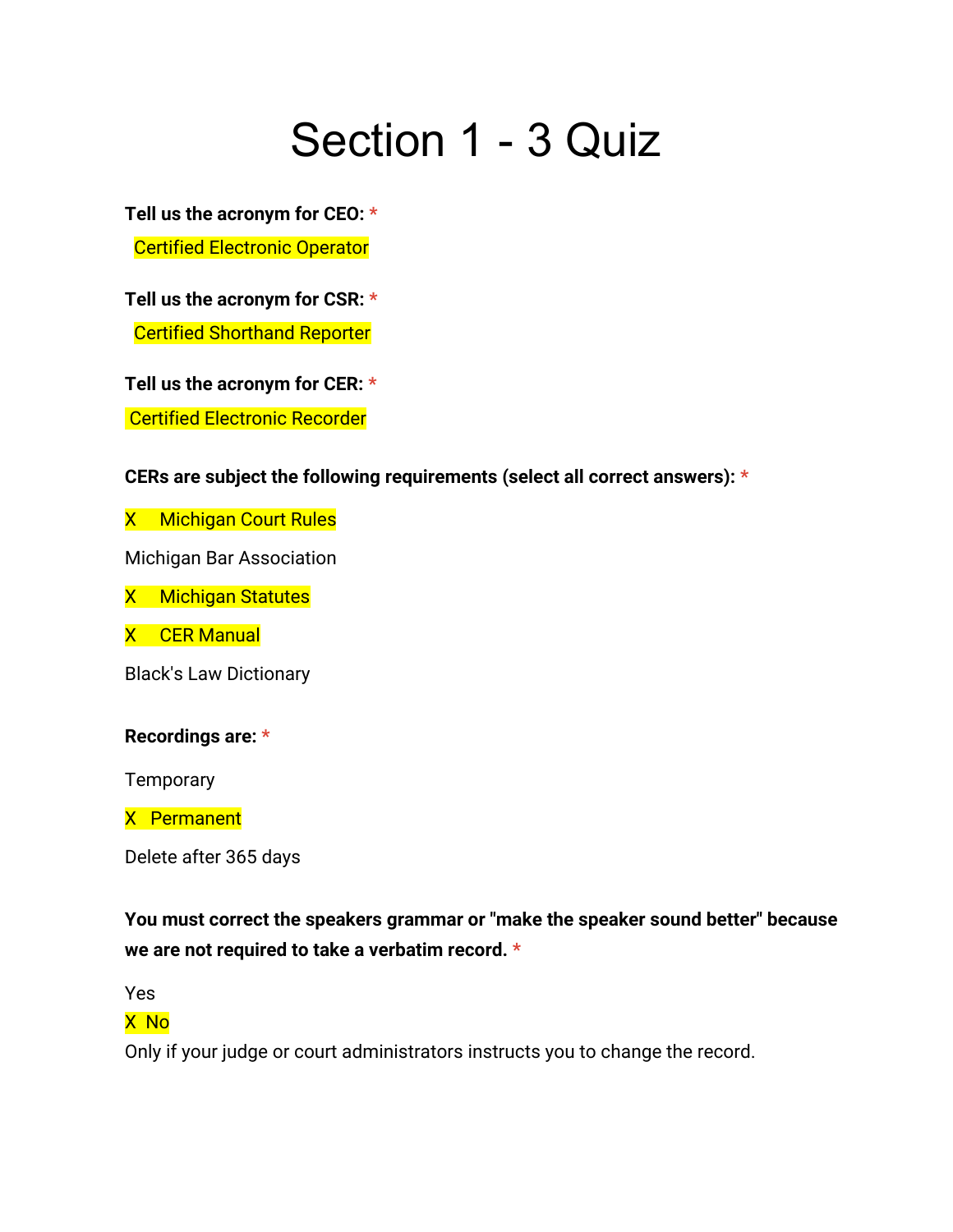**CERs can provide services for relatives with proper notification to the court.**

Yes

X No

**Define the term recorder. \***

electronic recorder

**Are CEOs able to certify a transcript? \***

Yes

X No

**Can a CEO work outside of a court setting? \***

Yes

X No

**Is it required to be a notary if you are recording / preparing depositions and recording proceedings? \***

X Yes, only if swearing in a witness. No, it is not required.

**Becoming a court recorder (CER) is only a 9 am - 5 pm job. \***

**True** 

X False

**You can qualify to be a CER if you have a GED. \***

Yes

X No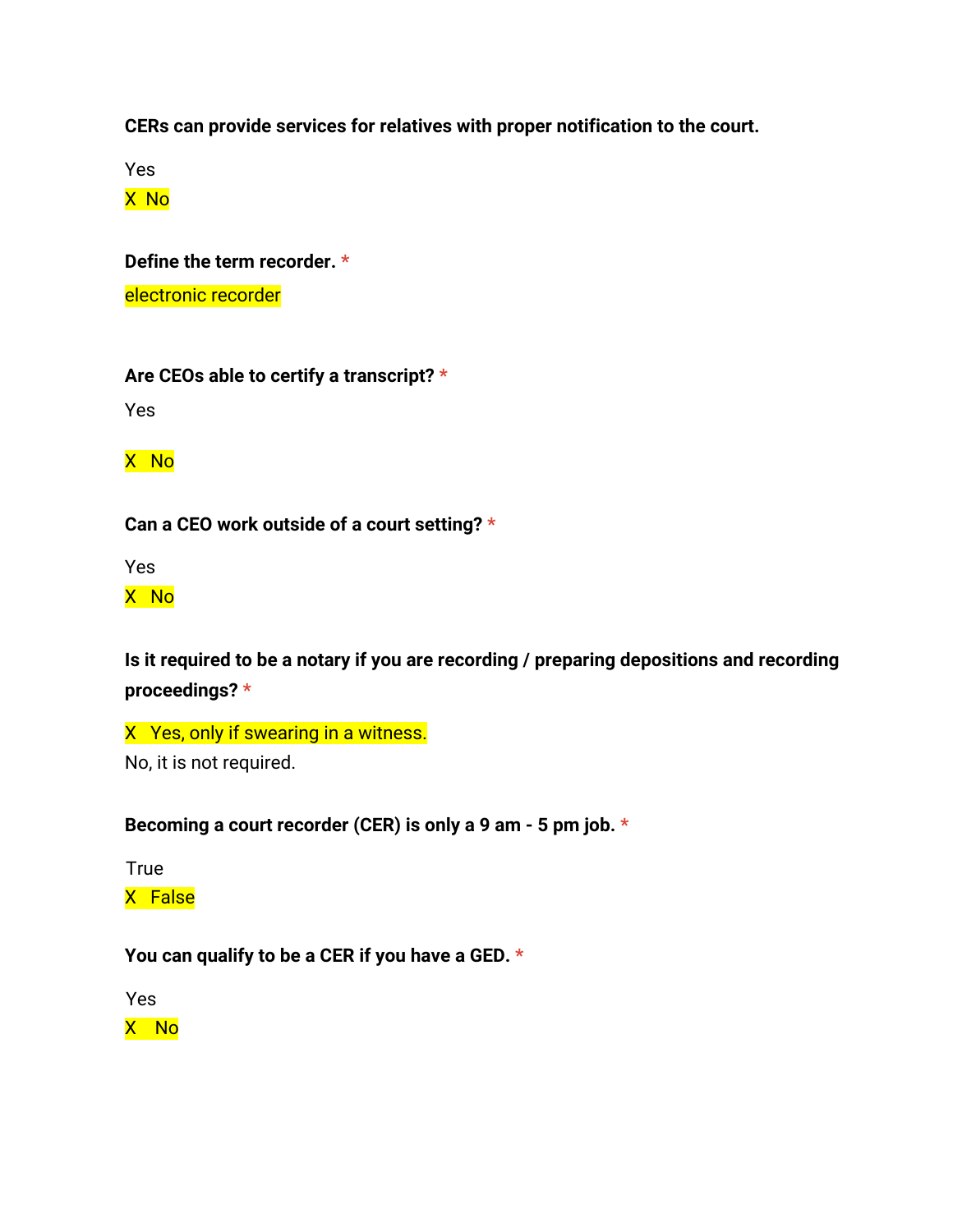## **What is the annual fee for maintain your certification?**

\$20 X \$30

\$45

# **An attorney comes to you and ask for guidance on how to be in favor of the judge, what should you do? \***

You can give them tips on making their case. Turn around and walk away. X Do not overstep the code of conduct guidelines.

**An attorney or litigant brings you a bouquet of flowers and chocolate. What do you do?** \*

Accept the gift and share with your co-workers. Throw the flowers on the flower and tell them you only accept roses. X Kindly decline the gift and advise it is against your code of conduct.

## **Transcripts are to be prepared in.... \***

X a timely basis. Appeals take priority. after 30 days. start typing two weeks after receiving the request.

#### **Transcripts can be suppressed. \***

**True** X False

#### **You are retiring. What should you do with your records? \***

Shred or burn.

X Turn the records over to the clerk of the court or Court Administration. Take the files and submit to the national archives.